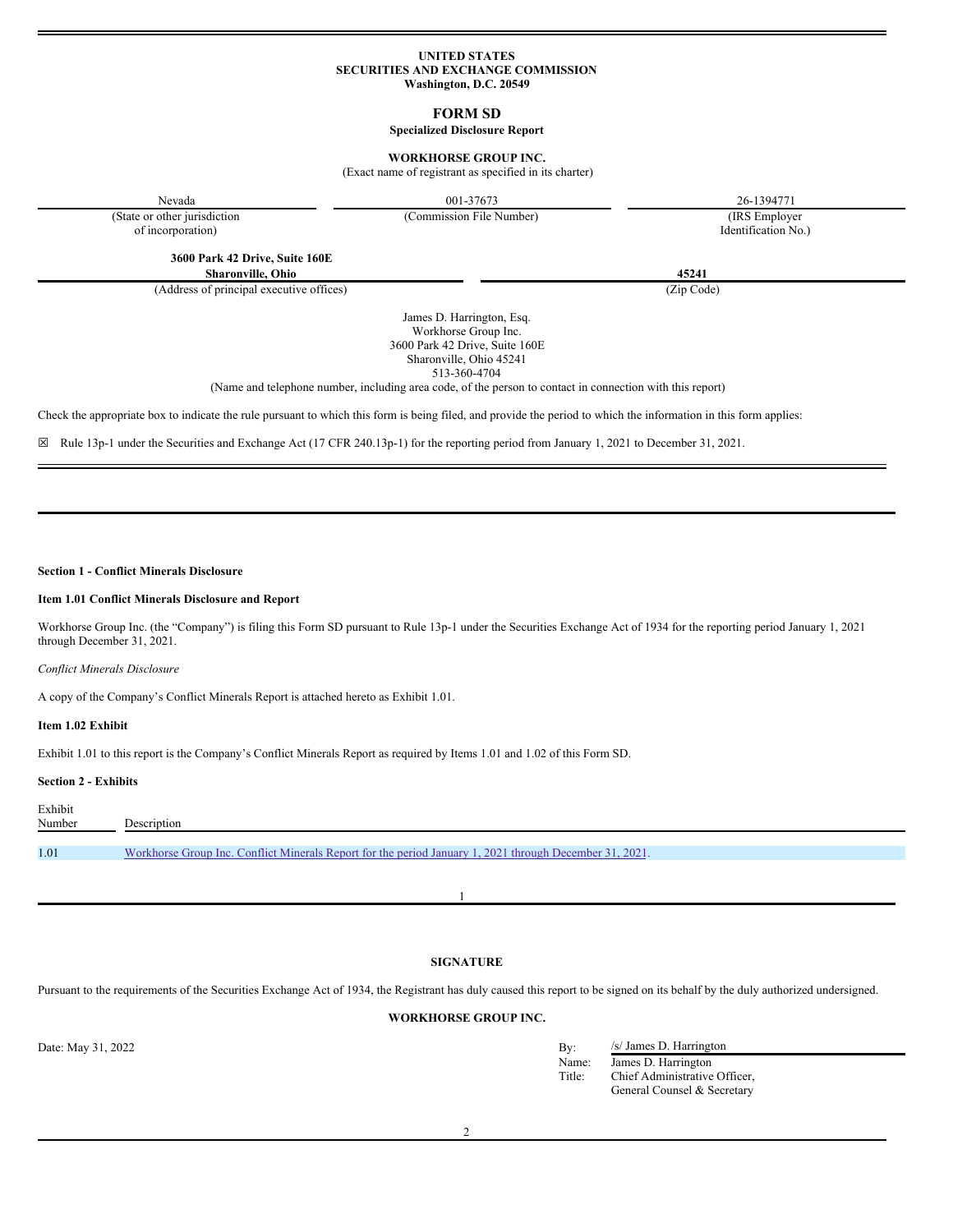### **Conflict Minerals Report of Workhorse Group Inc.**

### **For the year ended December 31, 2021**

#### **in accordance with Rule 13p-1 under the Securities Exchange Act of 1934**

This Conflict Minerals Report (this "Report") of Workhorse Group Inc. (the "Company") has been prepared pursuant to Rule 13p-1 and Form SD (the "Rule") promulgated under the Securities Exchange Act of 1934, as amended, for the reporting period January 1, 2021 to December 31, 2021 (the "Reporting Period"). For the purposes of this Report, "Conflict Minerals" are defined as cassiterite, columbite-tantalite (coltan), gold, wolframite, and their derivatives which are limited to tin, tantalum, and tungsten. The "Covered Countries" for the purposes of the Rule and this Report are the Democratic Republic of the Congo (the "DRC"), the Republic of the Congo, the Central African Republic, South Sudan, Uganda, Rwanda, Burundi, Tanzania, Zambia and Angola. As described in this Report, the Company manufactures products for which Conflict Minerals are necessary to their functionality. These products are collectively referred to in this Report as the "Covered Products." In connection with the recent changes in management and other structural changes to the Company and its products, the Company has also sought to enhance its diligence and reporting with respect to conflict minerals and has engaged certain third-party consultants in furtherance thereof. The Company believes that the benefits of these enhancements will largely be realized in future periods.

### **Description of the Company's Products Covered by this Report**

The Company is a technology company focused on providing sustainable and cost-effective solutions to the commercial transportation sector. The Company creates all-electric delivery trucks and drone systems. This Report relates to Covered Products for which manufacture for sale was completed during the Reporting Period.

#### **Conflict Free Minerals Policy**

Our conflict free minerals policy communicates that our direct suppliers obtain materials from environmentally and socially responsible source, including conflict free sources within the Covered Countries (available at ir.workhorse.com/corporate-governance/governance-documents)

#### **Reasonable Country of Origin Inquiry**

In accordance with the Rule, the Company conducted a reasonable country-of-origin inquiry ("RCOI") to determine whether any of the Conflict Minerals originated in the Covered Countries. The RCOI consisted principally of identifying "in scope" suppliers to provide traceability throughout our supply chain to establish the origin of Conflict Minerals. In conducting the RCOI, the Company used various measures, including requesting a supplier's sourcing policy with respect to Conflict Minerals and completion of the Responsible Minerals Initiative ("RMI"), formerly the Conflict-Free Sourcing Initiative, Conflict Minerals Reporting Template ("CMRT"), to verify that Conflict Minerals are not mined in areas not considered to be "Conflict-free." The Company requested this information from 100% of its direct suppliers. Among the purposes of this request for information from suppliers was to identify, if possible, the supply chain, including smelters and refiners that contribute refined Conflict Minerals to the Company's products, and to obtain information from those identified suppliers regarding whether any of the components they provided originated from Covered Countries.

#### **The Company's Due Diligence Process**

The due diligence process was designed to conform with the internationally recognized framework set out in the Organization for Economic Co-operation and Development ("OECD") Due Diligence Guidance for Responsible Supply Chains of Minerals from Conflict-Affected and High-Risk Areas ("OECD Framework").

Consistent with the OECD Framework, the Company retained Assent Compliance ("Assent"), a third party service provider, to assist it in reviewing its supply chain and identify risks. The Company provided a list of suppliers and parts associated with the in-scope products to Assent.

With the support of the Assent team, the Company requested that all suppliers complete a CMRT. Assent monitored and tracked all communications for future reporting and transparency.

## *Step 1: Establish Strong Company Management Systems*

The Company has taken the following steps to establish management systems in line with Step 1 of the OECD Framework:

- The Company has a Conflict Minerals policy for which the Company's support of eliminating the use of Conflict Minerals sourced in areas not designated as conflictfree is formally stated and communicated to its suppliers and the public.
- The Company uses tools created by the Electronic Industry Citizenship Coalition ("EICC") and the Global e-Sustainability Initiative's ("GeSI") RMI, including the CMRT, a supply chain survey designed to identify the smelters and refiners that process the necessary Conflict Minerals in the Company's products.

#### *Step 2: Identify and Assess Risks in the Supply Chain*

The Company has taken the following measures to identify and assess conflict mineral risk in its supply chain:

- The Company assessed its products and suppliers in order to identify suppliers that provide products to the Company that may contain conflict minerals.
- In conducting its due diligence, the Company compiled information primarily using a third party database with Conflict Minerals compliance documentation for several thousand manufacturers. The Company aggregated documentation for its suppliers, including responses in the form of a CMRT or sourcing policies with respect to Conflict Minerals. Based on this information, the Company was able to identify smelters and refiners that might be in the Company's supply chain, and to determine whether these smelters and refiners had received a "conflict-free" designation by the RMI, which is an initiative of the EICC and GeSI.
- The Company determined that 108 suppliers were subject to the Conflict Minerals regulation. The Company analyzed responses from these suppliers, with results set forth below.

#### *Step 3: Design and Implement Strategy to Respond to Identified Risks*

The Company has taken the following measures to design and implement a strategy to respond to identified risks as part of the Company's due diligence process:

The Company's risk management approach includes due diligence reviews of suppliers that may be sourcing Conflict Minerals from Covered Countries.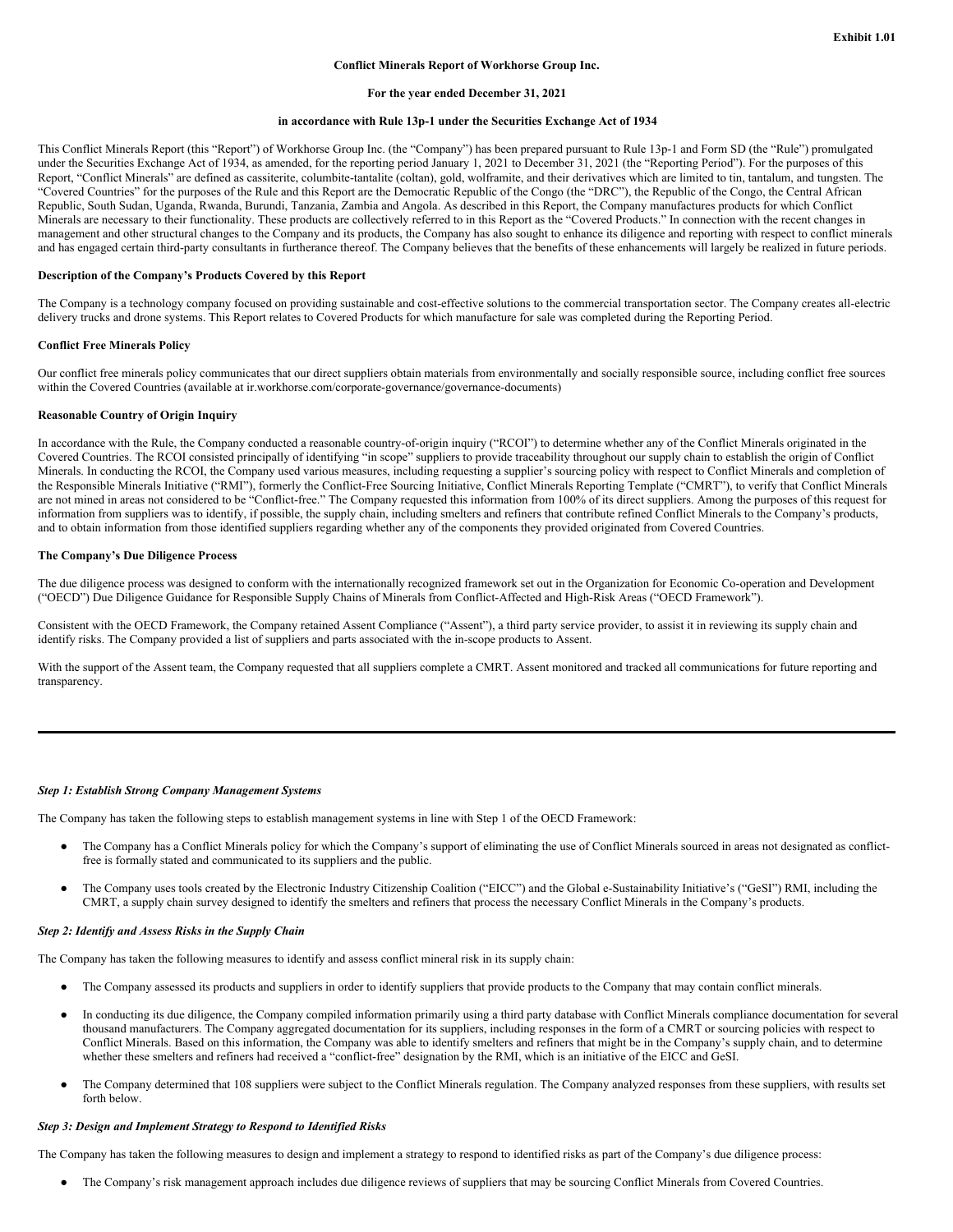- <span id="page-2-0"></span>The Company monitors and tracks suppliers identified as not meeting the requirements set forth in the Company's Conflict Minerals sourcing policy to determine their progress in meeting those requirements.
- If it is determined that a supplier does use minerals from smelters or refiners that have not received a "conflict-free" designation by the RMI, specific supplier corrective actions will be taken and will vary depending on factors, such as supplier size, risk level and supplier capabilities. These actions may include looking for alternative suppliers or materials.

## *Step 4: Carry Out Independent Third-Party Audit of Supply Chain*

The Company does not have any direct relationships with smelters or refiners that process Conflict Minerals, and it does not perform or direct audits of these entities within its supply chain. The Company's due diligence efforts instead rely on cross-industry initiatives, such as the RMI, to conduct audits of smelters' and refiners' due diligence practices.

### *Step 5: Report Annually on Supply Chain Due Diligence*

The Company files a Form SD and Conflict Minerals Report with the SEC on an annual basis. In accordance with the Rule and the OECD Framework, this report is publicly available on the investor relations page of the Company's website at https://ir.workhorse.com/sec-filings/.

 $\overline{\phantom{a}}$ 

## **Determination**

## **A. Results of the Company's Due Diligence**

The Company's supply chain with respect to the Covered Products is complex, and the Company, as a purchaser of components is many steps removed from the extraction and transport of the Conflict Minerals. As a result, tracing these minerals to their sources is a challenge that requires the Company to enlist its suppliers in its efforts to achieve supply chain transparency, including its effort to obtain information regarding the origin of the Conflict Minerals. The information provided by suppliers may be inaccurate or incomplete or subject to other irregularities. In addition, because of the Company's relative location within the supply chain in relation to the actual extraction and transport of Conflict Minerals, its ability to verify the accuracy of information reported by its suppliers is limited. Accordingly, the Company can provide only reasonable, not absolute, assurance regarding the source and chain of custody of the Conflict Minerals in the Covered Products.

Through its due diligence procedures, the Company identified 108 in-scope suppliers. Supplier information was reviewed to categorize all suppliers as set forth in the table below.

## **Due Diligence Process Results**

| Total number of suppliers in scope of Conflict Minerals requirements                                      |     |
|-----------------------------------------------------------------------------------------------------------|-----|
| Supplier Responses:                                                                                       |     |
| Supplier does not obtain Conflict Minerals                                                                | 23. |
| Conflict Minerals originate from the Covered Countries using certified conflict-free smelters or refiners |     |
| Conflict Minerals do not originate from the Covered Countries                                             | -6- |
| Conflict Minerals source is unknown                                                                       |     |
| <b>Total Supplier Responses</b>                                                                           | 45  |

*Identified Countries of Origin*. Based on the information provided by suppliers pursuant to the due diligence process, the Company does not have sufficient information with respect to the Covered Products to reliably determine the countries of origin of all of the Conflict Minerals in the Covered Products. However, based on the information that has been obtained from suppliers, the Company has reasonably determined that the countries of origin of its suppliers' products include the countries listed in Annex 1.

#### **B. Continuous improvement efforts to mitigate risk**

During 2022, the Company intends to continue to enhance its due diligence procedures to further mitigate the risk that Conflict Minerals used in the Company's products may finance or benefit armed groups in the Covered Countries. These procedures include the following:

- Engaging with direct suppliers with the aim of continuously improving the completeness and quality of information provided, including continuing to request all inscope suppliers to complete the information included in the CMRT to the extent that they have not already;
- Working with direct suppliers that source from unknown countries to encourage them to use CMRTs with their suppliers;
- Communicating a policy whereby suppliers that do not improve their responses in a timely fashion will be evaluated for potential removal from the Company's supply chain;
- Analyzing the applicability of the Rule to any new suppliers joining the Company's supply chain, and including them in due diligence and reporting in accordance with the timeline set out by the Rule; and
- Continuing to emphasize the importance of verifying the source of smelted and/or refined Conflict Minerals supplied to the Company in an effort to eliminate the use of those not designated as "conflict-free" by the RMI.

### **Forward-Looking Statements**

Certain statements contained in or incorporated by reference into this Report may be forward-looking statements within the meaning of the Private Securities Litigation Reform Act of 1995. These forward-looking statements generally are identified by the words "believe," "project," "expect," "anticipate," "estimate," "intend," "strategy," "plan," "may," "should," "will," "would," "will be," "will continue," "will likely result," and similar expressions, although not all forward-looking statements contain these identifying words. These forward-looking statements are based on current expectations and assumptions that are subject to risks and uncertainties which may cause actual results to differ materially from the forward-looking statements. Risks and uncertainties that could cause or contribute to such differences include, without limitation, those described in our Annual Report on Form 10-K for the fiscal year ended December 31, 2021. We undertake no obligation to update publicly or revise any forward-looking statements. You should not rely upon forward-looking statements as predictions of future events or performance. The documents available on, and the contents of, our website are not incorporated by reference into this Report.